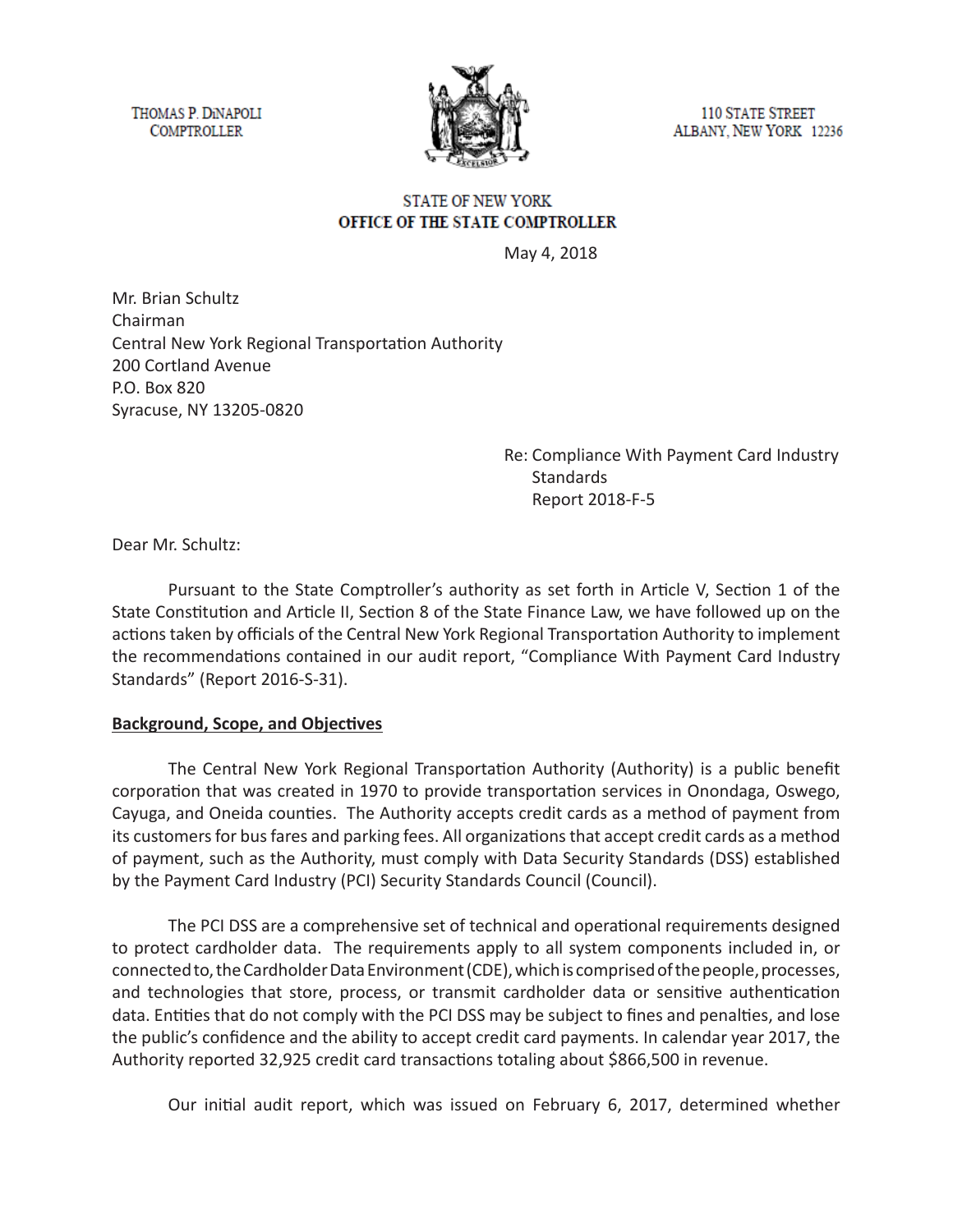the Authority complied with payment card industry security standards. The audit covered the period January 1, 2015 through June 24, 2016. We found the Authority did not have a developed Information Security Policy (Policy) that addressed all of the requirements in the PCI DSS, and the Authority could also improve certain other technical safeguards over the cardholder data it processes. As a result of the audit, the Authority took some actions to address the security over cardholder data. However, the Authority still needed to take additional steps to improve its overall information security program to ensure it met the PCI DSS.

The objective of our follow-up audit was to assess the extent of implementation, as of April 12, 2018, of the two recommendations included in our initial audit report.

#### **Summary Conclusions and Status of Audit Recommendations**

The Authority has made significant progress in implementing the recommendations identified in the initial audit report. Of the two prior audit recommendations, one has been implemented, and one has been partially implemented.

# **Recommendation 1**

*Develop strategies to enhance compliance with PCI DSS. This should include, but not be limited to:*

- *• Developing and disseminating a Policy and procedures that clearly define information security responsibilities for all personnel;*
- *• Inventorying all assets related to payment card processing activities;*
- *• Strengthening physical security over all systems that receive, process, transmit, and maintain cardholder data; and*
- *• Meeting PCI DSS user account and password requirements.*

Status - Implemented

Agency Action - Authority officials have developed strategies to enhance compliance with the PCI DSS. In November 2017, the Authority hired a contractor to assist with a PCI DSS compliance review. The Authority also developed and issued an updated Employee Acceptable Use Policy to all staff, which includes defined roles and information security responsibilities for all personnel, as well as updated password guidelines that reflect PCI DSS requirements. Authority officials have created an inventory of assets used for payment card processing activities that includes device descriptions, functions, and locations. Additionally, we found Authority officials have taken steps to strengthen physical security, such as adding security cameras in some areas where credit card processing takes place.

# **Recommendation 2**

*Implement the recommendations detailed during the audit for strengthening technical controls over cardholder data.*